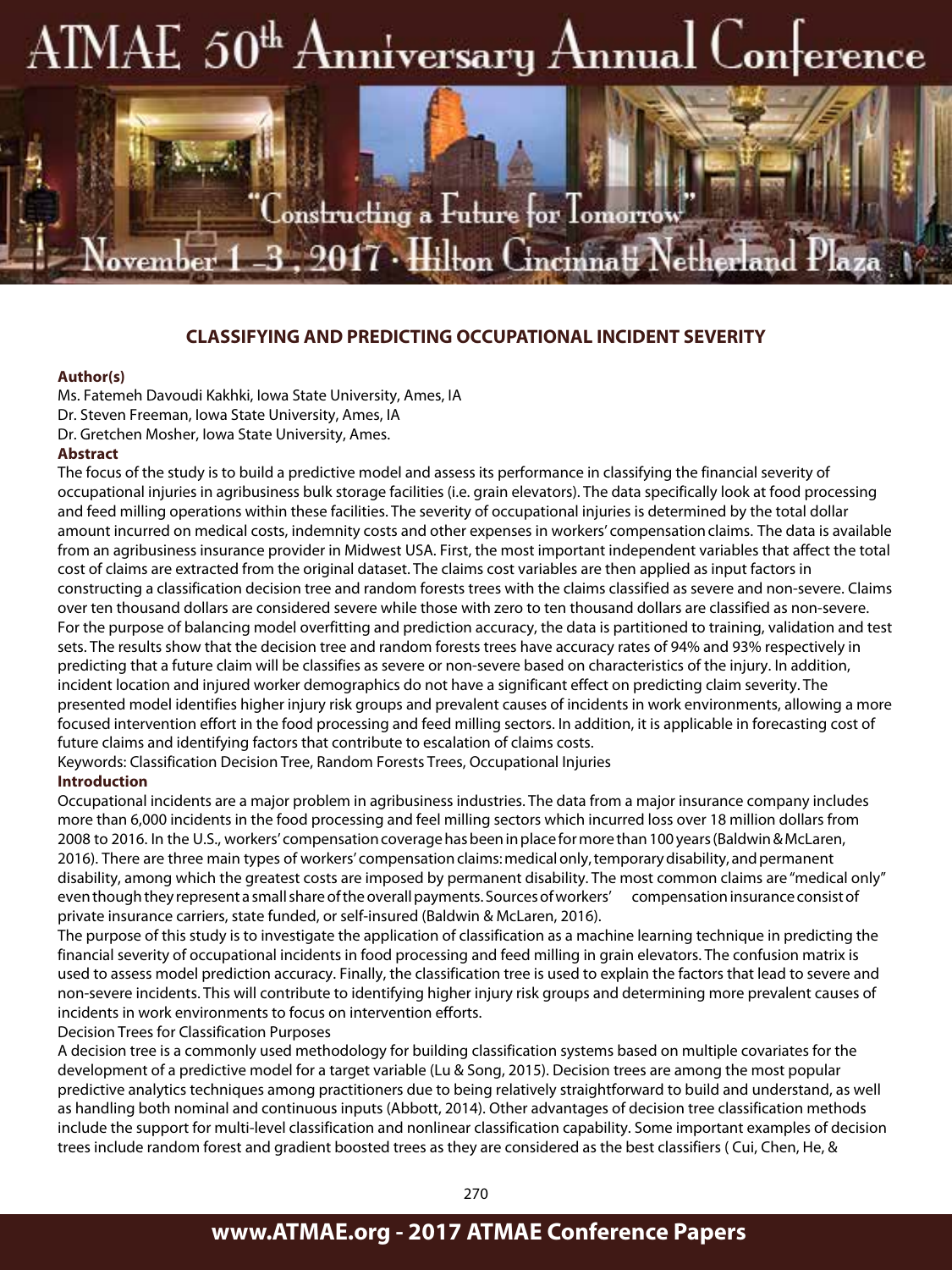# $\text{AMAE } 50^{\text{th}}$  Anniversary Annual Conference

 $\epsilon$ onstructing a  $\rm F$ uture for  $\rm T$ omorrow

Predictive modeling is the adopted methodology for this research. Predictive modeling is the use of data to

**017 • Hilton Cincinnati Nether** 

Chen, 2015). Tree algorithms simply split the dataset hierarchically and can be applied as a replacement for logistic or multiple regression and ANCOVA (Lavery & Mawr, 2012). According to SAS Institute ( 2016), in classification trees where the response variable is categorical, the decision criteria for choosing the best split is the likelihood ratio chi-square and node splitting is based on the LogWorth statistics which is defined as [-log10(p-value)]; where the p-value is calculated so that it takes into account the number of different ways splits can happen. The calculation includes an unadjusted p-value, which supports input variables with many levels, and the Bonferroni p-value, which favors input variables with small number of levels. The optimal split is the one that maximizes the LogWorth. statistics, a model is used to test a set of hypotheses, which is done by predictive analytics, data mining is done by  $\alpha$ 

## Random Forest Trees

ovem

The Random Forests (RF) method is a machine learning technique that is useful in prediction problems (Bharathidason & Venkataeswaran, 2014). The RF method has a set of characteristics that makes it advantageous (Polley, Goldstein, & Briggs, 2011). As a powerful data driven method, random forest is non-parametric, has high predictive accuracy, and determines variable importance which contributes to better understanding of the individual role of each input factor (Rodriguez-<br>Galiano Mandes Garsia Soldado Chica Olmo & Pibeiro 2014). PE tress consist of a sollection of arbitrary Galiano, Mendes, Garcia-Soldado, Chica-Olmo, & Ribeiro, 2014). RF trees consist of a collection of arbitrary simple trees used to determine the final outcome. According to (Grömping, 2009), RF trees are random since a subset of the observations is used to build each individual tree, and also each split within each tree is created based on a subset of input variables, not all. As a large number of trees is made, the overall prediction of the forest is the average prediction of all individual trees. In classification, the ensembles of simple trees vote for the most popular class while in regression problems, the responses are averaged to obtain an estimate of the dependent variable. Applying the RF method will significantly improve the prediction accuracy (Hill & Lewicki, 2007). Using RF trees, the input variables that are significant in predicting the response variable are<br>- المستخدمات also identified.

## indemnity costs, and other relevant expenses. For claims with the total amount between  $\mathcal{L}$  and  $\mathcal{L}$  and to ten to ten to ten to ten to ten to ten to ten to ten to ten to ten to ten to ten to ten to ten to ten to t

Predictive modeling is the adopted methodology for this research. Predictive modeling is the use of data to forecast future events by relying on capturing relationships between explanatory variables and predicted variables from past events and applying them to predict future outcomes (Frees, Derrig, & Meyers, 2014). Although predictive modeling is heavily dependent on statistics, the major fundamental difference is that in statistics, a model is used to test a set of hypotheses, while in  $\sim$ predictive analytics, data mining is done by building nonparametric and distribution-free models. (Abbott, 2014). There are various techniques in applying predictive modeling in a given dataset. In this research, classification via random forest trees and classification trees is done. The target variable is claim severity which has the binary classification of severe (S) and nonsevere (NS). The reason for such classification is that the severity of claims in insurance analytics is determined based on the total dollar amount which is incurred on medical costs, indemnity costs, and other relevant expenses. For claims with the total<br>https://www.com/www.com/www.com/www.com/www.com/www.com/www.com/www.com/www.com/www.com/www.co amount between zero to ten thousand dollars, the level is considered non-severe (NS) and claims with cost over ten thousand dollars are considered as severe (S).

abilats are considered as severe (5).<br>According to Mattew (2016) in classification methods, confusion matrix is the basis of the predictability power of the model. A confusion matrix shows the correct and incorrect number of cases classified under a defined target. It is used to calculate the accuracy of the prediction (See Table 1). *Table 1: Confusion Matrix* 

|                       | Table T: Confusion Matrix     |                        |
|-----------------------|-------------------------------|------------------------|
| Test                  | <b>Predicted N (Negative)</b> | Predicted P (Positive) |
| Observed N (Negative) | True Negatives (TN)           | False Positives (FP)   |
| Observed P (Positive) | False Negatives (FN)          | True Positives (TP)    |
|                       |                               |                        |

## **www.ATMAE.org - 2017 ATMAE Conference Papers**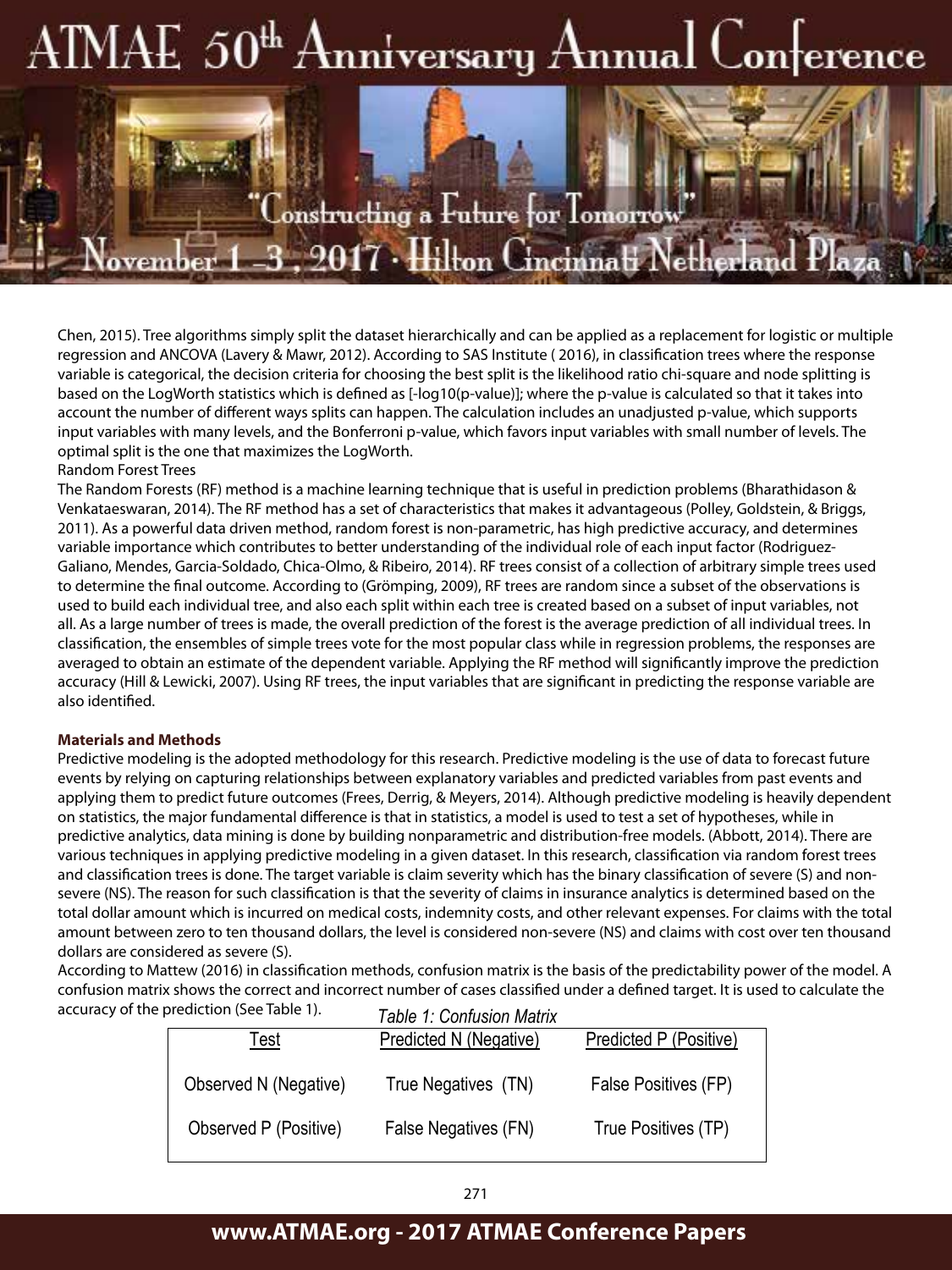# $\text{AMAE } 50^{\text{th}}$  Anniversary Annual Conference



### **Data Processing**

The data shows the insurance company has had a loss of 18 million dollars over eight years. The amount is paid on both claims<br>that are closed, and these onen which will sentinue to sest for the parties involved. In more th that are closed, and those open which will continue to cost for the parties involved. In more than 6000 incidents, 87% have closed claims, and 13% of claims are open. However, 60% of the total amount incurred is paid on open claims and only 40% on closed claims. In this study, all claims (both open and closed) are analyzed and predictive models are built to forecast the probability of a claim ending in severe or non-severe based on workers' compensation information. Injuries are categorized in five groups: medical only, permanent partial disability, temporary total or temporary partial disability, minor permanent partial disability and death. The distribution of types of injuries in this dataset for closed and open claims are shown in Figure 1. are shown in Figure 1.



#### **Response and Input Variables** *Figure 1: Type of Injury Distribution based on Claim Status*

*Partitioning Data*

This research locuses on application or data mining in predicting that a claim will be classified as entier 3 of N3 based on the<br>workers' demographics, incidents location, and characteristics of the injury in open claims d The variable of interest in this study is the outcome of a claim which is determine by the total amount paid on expenses, medical costs and indemnity costs. Looking at this total amount, claims are categorized as severe (S) and non-severe (NS). This research focuses on application of data mining in predicting that a claim will be classified as either S or NS based on the as input variable from the original dataset are shown in Table 2.

|                         |               | rable 2: Description of the independent variables in the Dataset |               |
|-------------------------|---------------|------------------------------------------------------------------|---------------|
| Input Variable          | Variable Type | Input Variable                                                   | Variable Type |
| Age of Worker           | Continuous    | Injured Body Part                                                | Categorical   |
| Tenure of Worker        | Continuous    | Cause of Injury                                                  | Categorical   |
| Type of Injury          | Categorical   | Nature of Injury                                                 | Categorical   |
| Occupational Class Code | Categorical   | Injured Body Group                                               | Categorical   |
| Incident State          | Categorical   | Cause Group of Injury                                            | Categorical   |
| Gender of Worker        | Categorical   | Nature Group of Injury                                           | Categorical   |
|                         |               |                                                                  |               |

| Table 2: Description of the Independent Variables in the Dataset |
|------------------------------------------------------------------|
|                                                                  |

## www.ATMAE.org - 2017 ATMAE Conference Papers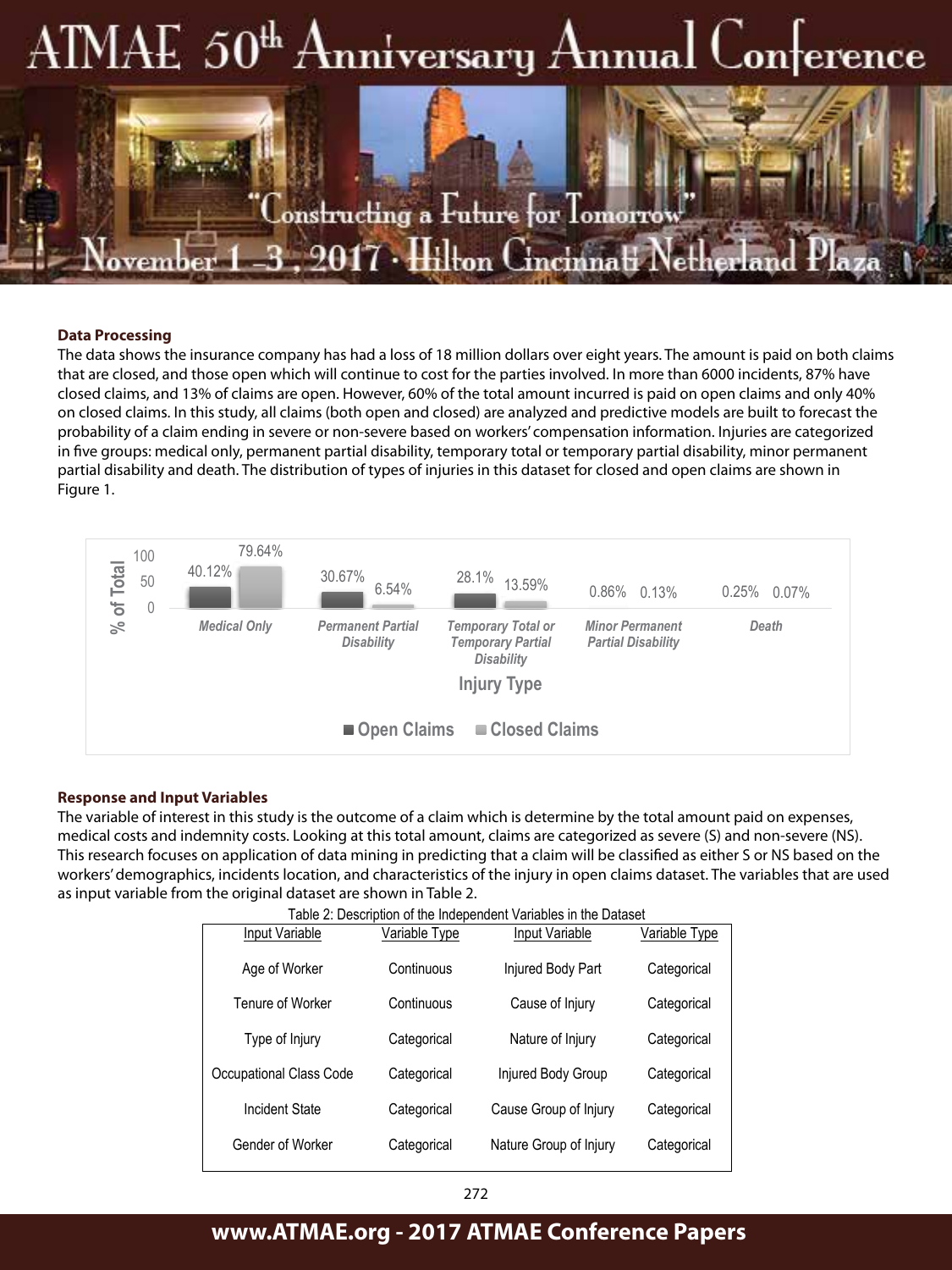## AIMAE 50<sup>th</sup> Anniversary Annual on erence



### **Partitioning Data**

Data for this analysis is divided into three parts: training set, validation set, and test set. The training set includes 60% of the data points. This set is used to fit the model of interest and estimate model parameters. The validation set includes 20% of the data points. The model fitted to the training set is applied into the validation set to assess the predictive ability of the model that is useful for selecting the better model. Finally, the test set, includes 20% of data points that have not been used in the training or the validation sets, and is used to assess the generalization error of the final model. The decision about the usefulness of a predictive model is made based on the performance of the model in the test set only.

### **Results & Discussions**

Two types of analyses are done. First, a decision tree was built aiming at classifying the binary S/NS response with all independent variables from Table 2. Second, the RF method was applied to classify the response. The results on all training, validation and tests are presented. Finally, both models are compared and assessed.

### **The Classification Decision Tree Summary Analysis**

The results from this analysis indicate that the most influential predictor of a claim severity is type of injury. Claim status (open/closed), nature of injury, cause group of injury, and injured body group are other important factors respectively. The details of the analysis are shown in Table 3. The accuracy of the predictive model is determined from the confusion matrix for each set. The model did well on all training, validation and test sets. The overall accuracy rate of the test set indicates that the model can correctly classify and forecast future claims severity in almost 94% of the cases based on injury type, claim status, nature of injury, cause group of injury and injured body group.

| Table 3: Analysis Details of Decision Tree |        |                     |        |                                                |
|--------------------------------------------|--------|---------------------|--------|------------------------------------------------|
| Measure                                    |        | Training Validation | Test   | Definition                                     |
| Enhopy RSquare                             | 05785  | 0.6099              | 0.619  | 1-Logike(model) Logike(0)                      |
| <b>Generatized RSquare</b>                 | 0.6843 | 0.7154              |        | 0.7212 (1-0.00A.(model))*(2/n)){(1-1.0)*(2/n)) |
| Mean-Log p                                 | 0.1903 | 0.1822              | 0.174  | ∑-Log(o[j]\h                                   |
| RIKSE                                      | 0.2378 | 0.7373              | 0.7247 | √∑(у∏-р∭‰                                      |
| Mean Abs Dev                               | 0.1136 | 0.1137              | 0.1067 | ∑МНоП⁄м                                        |
| Misclassification Rate                     | 00752  | 0063                | 0.0619 | Σ (p[j⊅pMax)m                                  |
| <b>Prediction Accuracy</b>                 | 92.48  | 93.7                | 93.81  | <b>MHPYMHFF+FN+FPI</b>                         |
| l N                                        | 3687   | 1753                | 1243   | n of intal observations in each set.           |
|                                            |        |                     |        |                                                |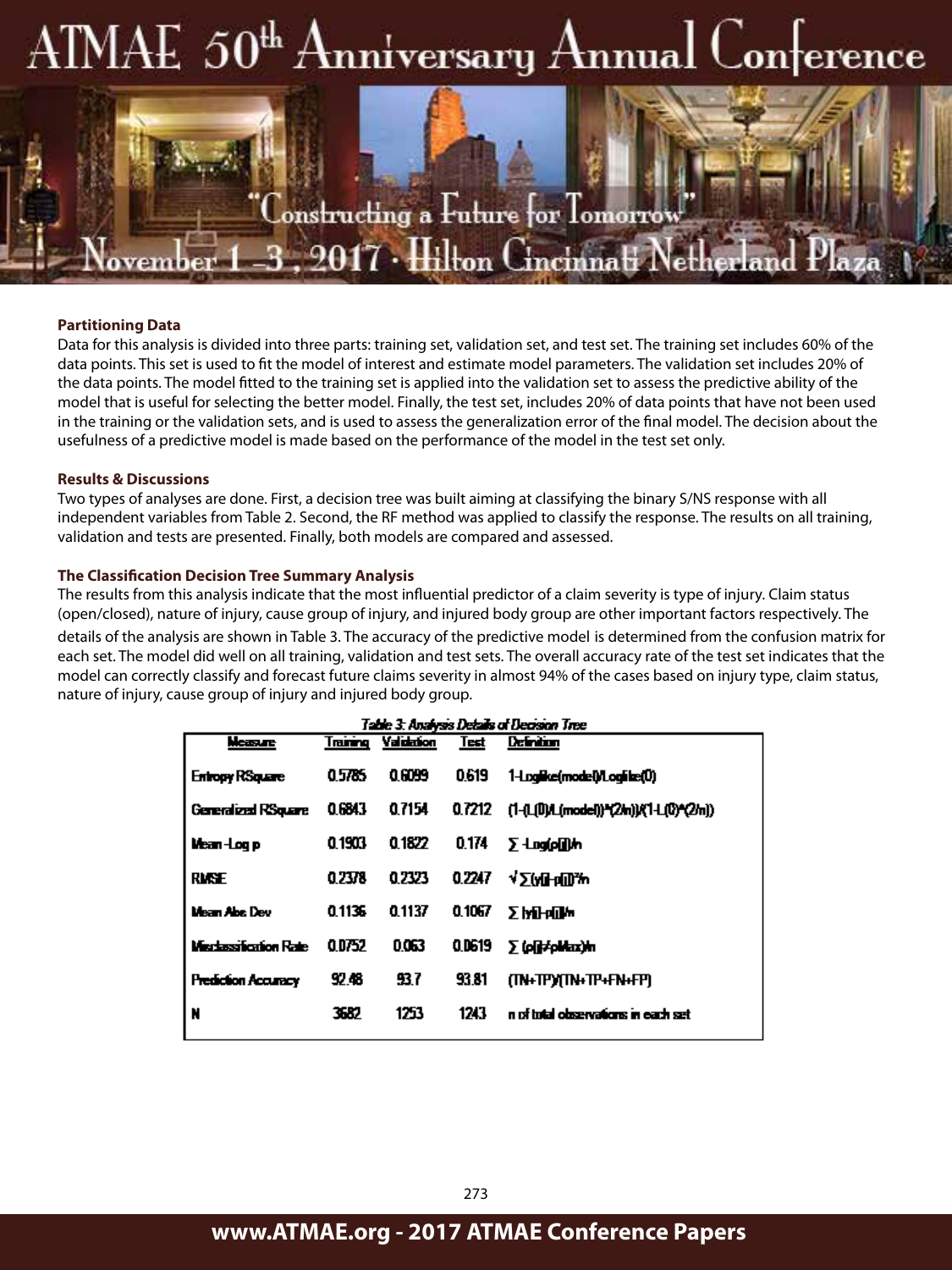## $\text{AMAE } 50^{\text{th}}\text{Amiversary Annual}$  $\Box$ on $^{\dagger}$ erence



## **The many levels which makes interpretation of the trees of the trees difficult and tediously which may be trees**

In this part, the random forests tree method is applied to the data. The analysis indicates the most contributing factors in predicting the target of claim severity are type of injury and claim status (open/closed). Incident state, cause of injury, body part injured, and class code are less significant contributors. The analysis details are shown in Table 4. The prediction accuracy rates of the random forests trees on all training, validation and test sets are close to those of the decision tree analysis in section 0. Although the prediction accuracy is high, the variables that are selected as the most contributing ones have too many levels which makes interpretation of the trees difficult and tedious. In data mining, it is regular to repeat some steps many times to make the final decision of a model (Hidayatul Qudsi, Kartiwi, & Binte Saleh, 2017). Simple interpretation of a model is as important as its applicability. Thus, the random forests tree analysis is done again with the most contributing variables in the decision tree analysis method. Body group and cause group of injury have fewer levels and make the interpretation easier. The results show that the new model accuracy is a bit lower (training set 87.8%, validation set 87.15%, test set 88%).

 $\Delta$  although the prediction accuracy is highly the variables that are selected as the most contributing ones have  $\Delta$ 

| Table 4: Analysis Details of Random Forests Trees |          |            |        |                                          |
|---------------------------------------------------|----------|------------|--------|------------------------------------------|
| Measure                                           | Training | Validation | Test   | Definition                               |
|                                                   |          |            |        |                                          |
| <b>Entropy RSquare</b>                            | 0.6944   | 0.5647     | 0.5683 | 1-Loglike(model)/Loglike(0)              |
| <b>Generalized RSquare</b>                        | 0.7833   | 0.6752     | 0.6762 | $(1-(L(0)/L(model))(2/n))/(1-L(0)(2/n))$ |
|                                                   |          |            |        |                                          |
| Mean-Log p                                        | 0.138    | 0.2033     | 0.1972 | $\Sigma$ -Log(p[i])/n                    |
|                                                   |          |            |        |                                          |
| <b>RMSE</b>                                       | 0.1879   | 0.2439     | 0.238  | $\sqrt{\sum (y[i]-\rho[i])^2/n}$         |
|                                                   |          |            |        |                                          |
| Mean Abs Dev                                      | 0.108    | 0.1436     | 0.1385 | $\sum$  y[j]-p[j] /n                     |
| <b>Misclassification Rate</b>                     | 0.0378   | 0.075      | 0.0668 | $\sum$ (p[j] $\neq$ pMax)/n              |
|                                                   |          |            |        |                                          |
| <b>Prediction Accuracy</b>                        | 96.22    | 92.5       | 93.32  | $(TN+TP)/(TN+TP+FN+FP)$                  |
|                                                   |          |            |        |                                          |
| N                                                 | 3682     | 1253       | 1243   | n of total observations in each set      |
|                                                   |          |            |        |                                          |